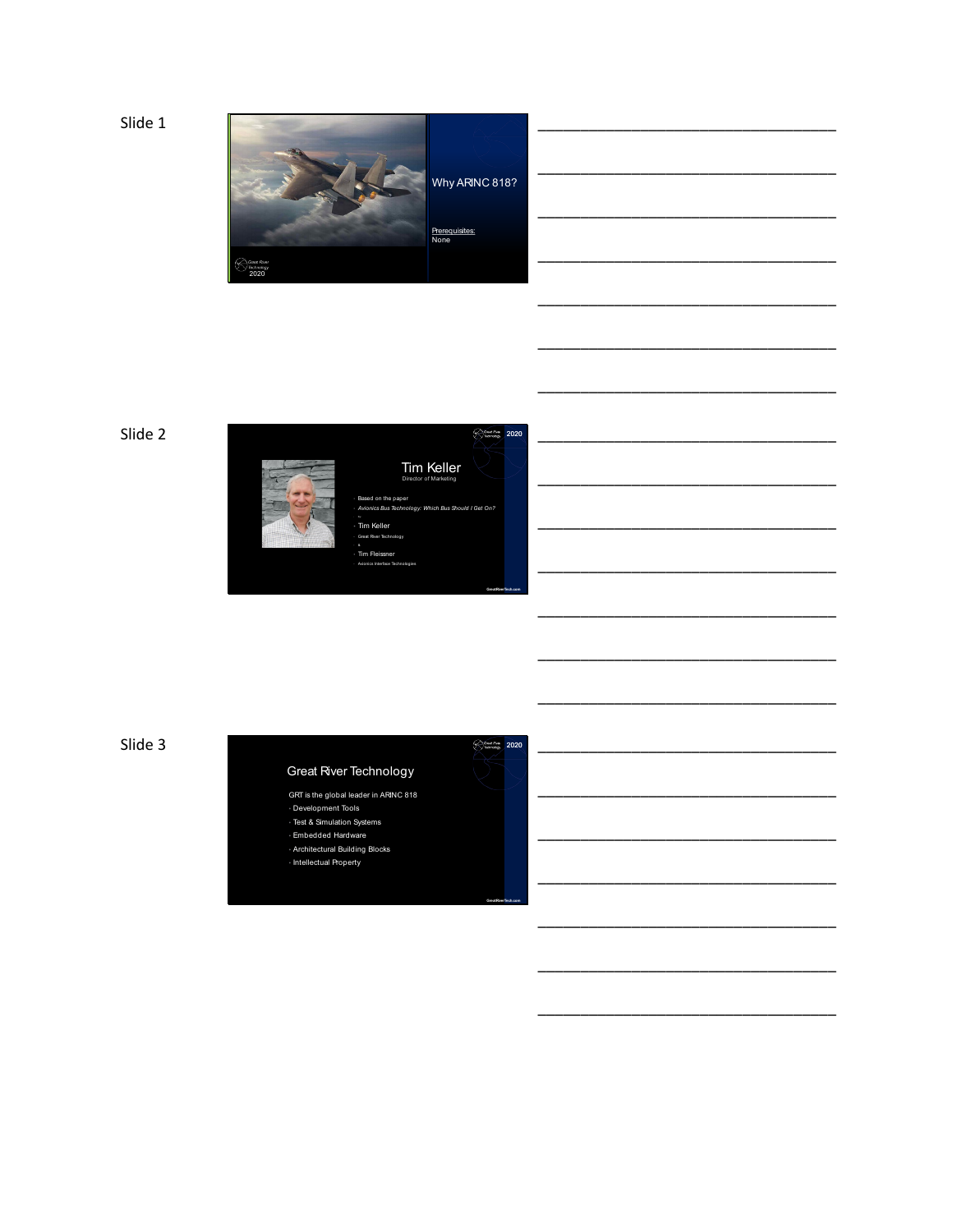



\_\_\_\_\_\_\_\_\_\_\_\_\_\_\_\_\_\_\_\_\_\_\_\_\_\_\_\_\_\_\_\_\_\_\_

\_\_\_\_\_\_\_\_\_\_\_\_\_\_\_\_\_\_\_\_\_\_\_\_\_\_\_\_\_\_\_\_\_\_\_

\_\_\_\_\_\_\_\_\_\_\_\_\_\_\_\_\_\_\_\_\_\_\_\_\_\_\_\_\_\_\_\_\_\_\_

\_\_\_\_\_\_\_\_\_\_\_\_\_\_\_\_\_\_\_\_\_\_\_\_\_\_\_\_\_\_\_\_\_\_\_

\_\_\_\_\_\_\_\_\_\_\_\_\_\_\_\_\_\_\_\_\_\_\_\_\_\_\_\_\_\_\_\_\_\_\_

\_\_\_\_\_\_\_\_\_\_\_\_\_\_\_\_\_\_\_\_\_\_\_\_\_\_\_\_\_\_\_\_\_\_\_

\_\_\_\_\_\_\_\_\_\_\_\_\_\_\_\_\_\_\_\_\_\_\_\_\_\_\_\_\_\_\_\_\_\_\_

\_\_\_\_\_\_\_\_\_\_\_\_\_\_\_\_\_\_\_\_\_\_\_\_\_\_\_\_\_\_\_\_\_\_\_

\_\_\_\_\_\_\_\_\_\_\_\_\_\_\_\_\_\_\_\_\_\_\_\_\_\_\_\_\_\_\_\_\_\_\_

\_\_\_\_\_\_\_\_\_\_\_\_\_\_\_\_\_\_\_\_\_\_\_\_\_\_\_\_\_\_\_\_\_\_\_

\_\_\_\_\_\_\_\_\_\_\_\_\_\_\_\_\_\_\_\_\_\_\_\_\_\_\_\_\_\_\_\_\_\_\_

\_\_\_\_\_\_\_\_\_\_\_\_\_\_\_\_\_\_\_\_\_\_\_\_\_\_\_\_\_\_\_\_\_\_\_

### Slide 5

|                               | Consult Phone<br><b>WANTED</b>                    | 2020                            |                                          |                                                                                             |                                                |                                          |                   |                                     |                    |
|-------------------------------|---------------------------------------------------|---------------------------------|------------------------------------------|---------------------------------------------------------------------------------------------|------------------------------------------------|------------------------------------------|-------------------|-------------------------------------|--------------------|
|                               | Topologies                                        | <b>Physical/IF</b>              | <b>Data</b><br>rates                     | <b>Primary anniications</b>                                                                 | <b>Protocol</b><br>overhead                    | <b>Supports</b><br>multiple<br>protocols | <b>Redundancy</b> | Video                               |                    |
| MIL-STD-<br>1553              | Shared bus                                        | Flartring<br>(Manchester)       | 1 Milyle                                 | Military avionics data bus                                                                  | 6.25%<br>(40/640 bits)                         | No                                       | Dual<br>redundent | N <sub>0</sub>                      |                    |
| <b>ARINC</b><br>424           | Point-to-point                                    | Flertring<br>(bipolar RZ)       | $12.5$ kh/s<br><b>25 kh/s</b><br>100 kWs | Commercial avionics data<br>hus                                                             | 41% (13/32)<br>bits)                           | No                                       | No                | N <sub>0</sub>                      |                    |
| <b>ARINC</b><br>684<br>(AFDX) | <b>Statistical</b><br>met wye in                  | <b>Flantringl</b> or<br>cotical | 10 MNs<br>100 M No.<br>1.0946            | Commercial exionics data<br>notworks.                                                       | $-4%$ plus<br><b>BAG</b><br><b>Limitations</b> | No                                       | <b>Yes</b>        | Low res                             |                    |
| Elbre<br>Channel<br>AF.       | Point-to-point.<br>ring or switched<br>met wye in | <b>Flantringl</b> or<br>cotical | 1 Cityle<br>4 Cityle<br>2 Gb/s           | Military avionics data and<br>video network:<br>storage interface                           | $-2%$                                          | <b>Voc</b>                               | <b>Yes</b>        | <b>Yes</b><br>hert net<br>optimized |                    |
| SAE 6802                      | Time-Triggered<br>met wye ic                      | <b>Flantringl</b> or<br>cotical | 10 Mb/s<br>100 M No.<br>1.0946           | Pregision Time-Triggered<br>data network.                                                   | $-4%$                                          | No                                       | <b>Yes</b>        | Lowres                              |                    |
| <b>ARINC</b><br>818           | Point-to-point<br>with switching                  | <b>Flextrical or</b><br>cotical | $1 - 28$<br>Gb/s                         | Commercial and Military<br>High-speed video for<br>displays, sensors, mission<br>processors | $-256$                                         | No                                       | No                | <b>Yes</b>                          | GreatRiverTech.com |

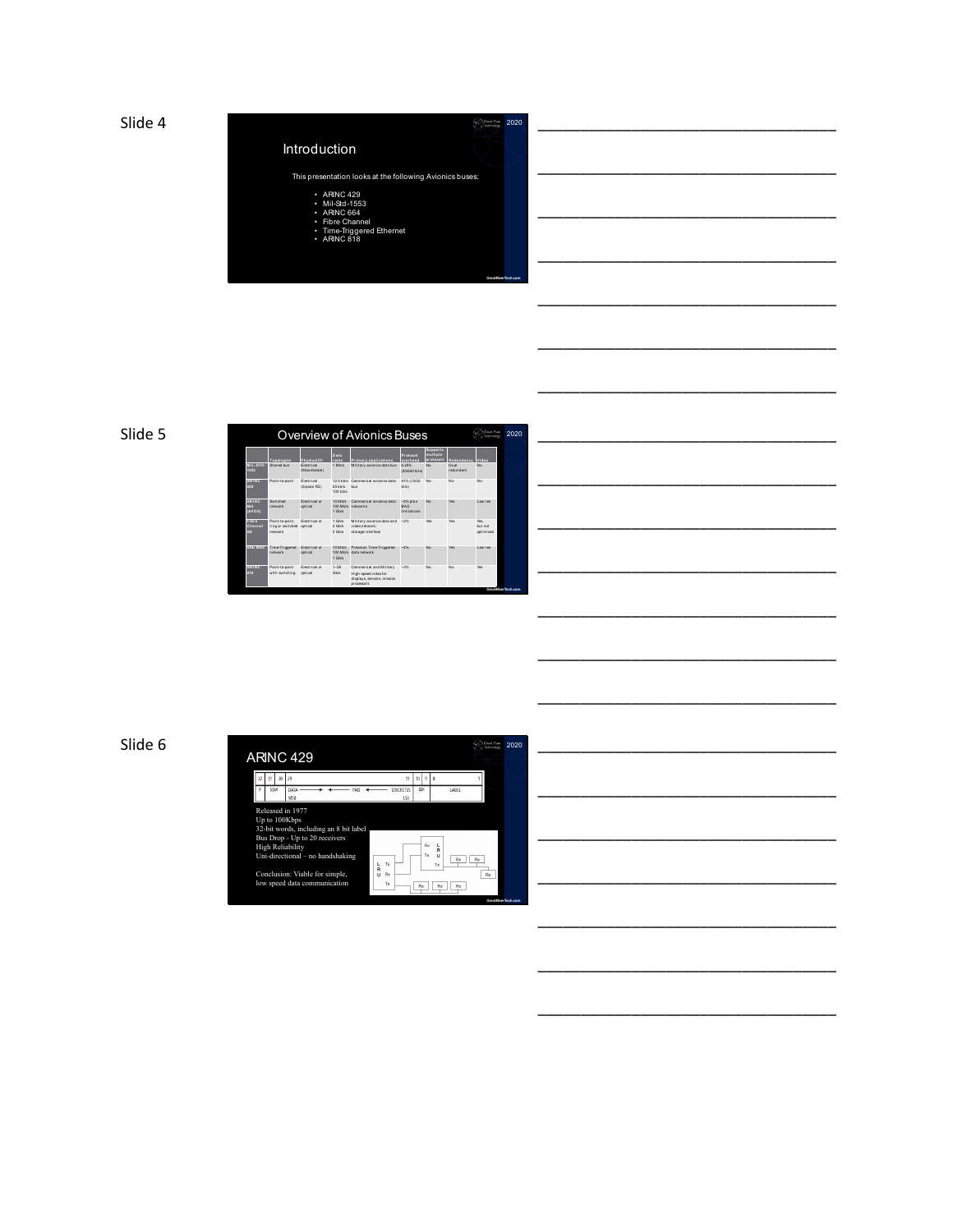



| 020 |  |  |  |
|-----|--|--|--|
|     |  |  |  |
|     |  |  |  |
|     |  |  |  |
|     |  |  |  |

\_\_\_\_\_\_\_\_\_\_\_\_\_\_\_\_\_\_\_\_\_\_\_\_\_\_\_\_\_\_\_\_\_\_\_

\_\_\_\_\_\_\_\_\_\_\_\_\_\_\_\_\_\_\_\_\_\_\_\_\_\_\_\_\_\_\_\_\_\_\_

\_\_\_\_\_\_\_\_\_\_\_\_\_\_\_\_\_\_\_\_\_\_\_\_\_\_\_\_\_\_\_\_\_\_\_

\_\_\_\_\_\_\_\_\_\_\_\_\_\_\_\_\_\_\_\_\_\_\_\_\_\_\_\_\_\_\_\_\_\_\_

\_\_\_\_\_\_\_\_\_\_\_\_\_\_\_\_\_\_\_\_\_\_\_\_\_\_\_\_\_\_\_\_\_\_\_

\_\_\_\_\_\_\_\_\_\_\_\_\_\_\_\_\_\_\_\_\_\_\_\_\_\_\_\_\_\_\_\_\_\_\_

\_\_\_\_\_\_\_\_\_\_\_\_\_\_\_\_\_\_\_\_\_\_\_\_\_\_\_\_\_\_\_\_\_\_\_

\_\_\_\_\_\_\_\_\_\_\_\_\_\_\_\_\_\_\_\_\_\_\_\_\_\_\_\_\_\_\_\_\_\_\_

\_\_\_\_\_\_\_\_\_\_\_\_\_\_\_\_\_\_\_\_\_\_\_\_\_\_\_\_\_\_\_\_\_\_\_

\_\_\_\_\_\_\_\_\_\_\_\_\_\_\_\_\_\_\_\_\_\_\_\_\_\_\_\_\_\_\_\_\_\_\_

\_\_\_\_\_\_\_\_\_\_\_\_\_\_\_\_\_\_\_\_\_\_\_\_\_\_\_\_\_\_\_\_\_\_\_

\_\_\_\_\_\_\_\_\_\_\_\_\_\_\_\_\_\_\_\_\_\_\_\_\_\_\_\_\_\_\_\_\_\_\_

\_\_\_\_\_\_\_\_\_\_\_\_\_\_\_\_\_\_\_\_\_\_\_\_\_\_\_\_\_\_\_\_\_\_\_

\_\_\_\_\_\_\_\_\_\_\_\_\_\_\_\_\_\_\_\_\_\_\_\_\_\_\_\_\_\_\_\_\_\_\_

\_\_\_\_\_\_\_\_\_\_\_\_\_\_\_\_\_\_\_\_\_\_\_\_\_\_\_\_\_\_\_\_\_\_\_

\_\_\_\_\_\_\_\_\_\_\_\_\_\_\_\_\_\_\_\_\_\_\_\_\_\_\_\_\_\_\_\_\_\_\_

\_\_\_\_\_\_\_\_\_\_\_\_\_\_\_\_\_\_\_\_\_\_\_\_\_\_\_\_\_\_\_\_\_\_\_





**GreatRiverTech.com**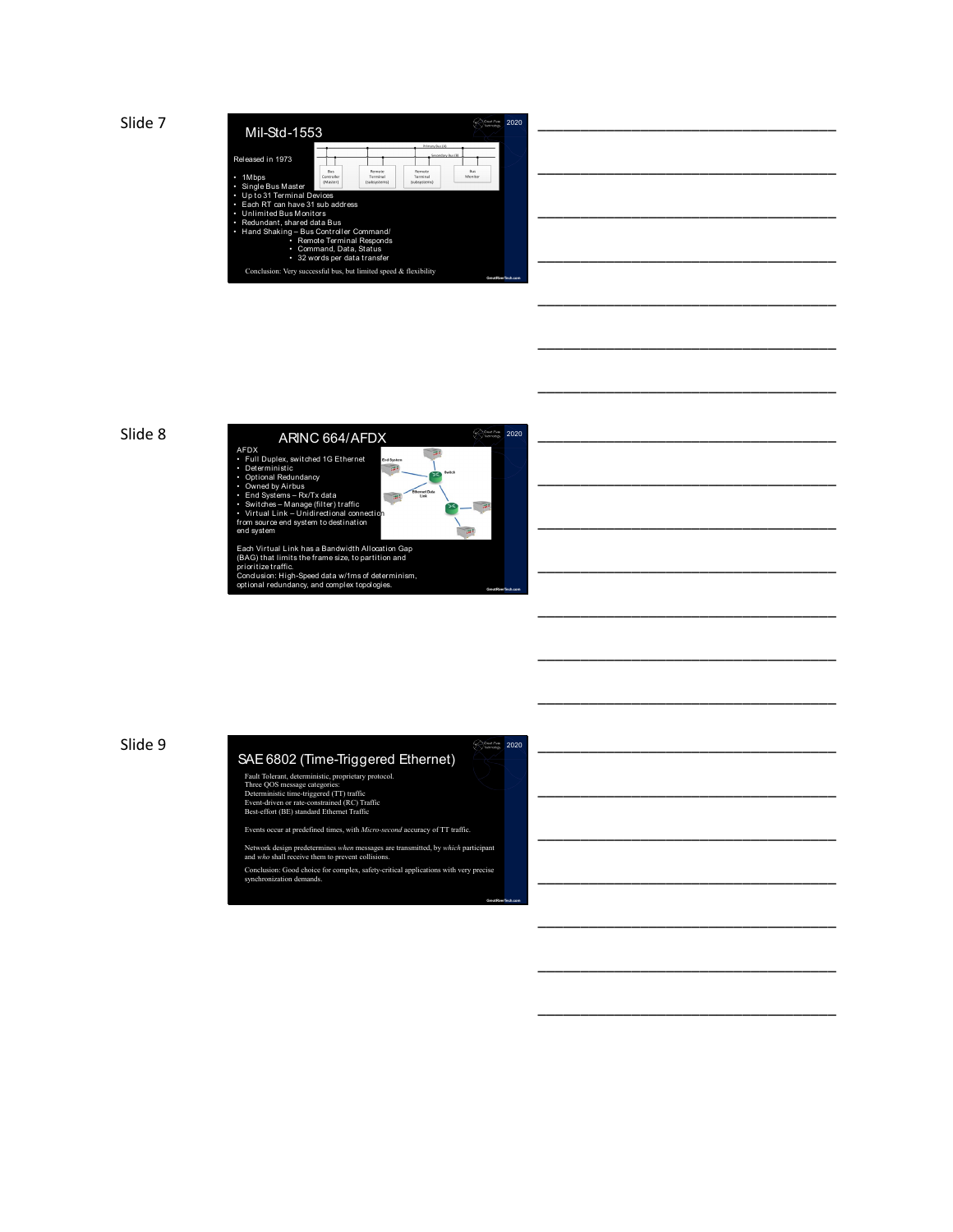



\_\_\_\_\_\_\_\_\_\_\_\_\_\_\_\_\_\_\_\_\_\_\_\_\_\_\_\_\_\_\_\_\_\_\_

\_\_\_\_\_\_\_\_\_\_\_\_\_\_\_\_\_\_\_\_\_\_\_\_\_\_\_\_\_\_\_\_\_\_\_

\_\_\_\_\_\_\_\_\_\_\_\_\_\_\_\_\_\_\_\_\_\_\_\_\_\_\_\_\_\_\_\_\_\_\_

\_\_\_\_\_\_\_\_\_\_\_\_\_\_\_\_\_\_\_\_\_\_\_\_\_\_\_\_\_\_\_\_\_\_\_

\_\_\_\_\_\_\_\_\_\_\_\_\_\_\_\_\_\_\_\_\_\_\_\_\_\_\_\_\_\_\_\_\_\_\_

\_\_\_\_\_\_\_\_\_\_\_\_\_\_\_\_\_\_\_\_\_\_\_\_\_\_\_\_\_\_\_\_\_\_\_

\_\_\_\_\_\_\_\_\_\_\_\_\_\_\_\_\_\_\_\_\_\_\_\_\_\_\_\_\_\_\_\_\_\_\_

\_\_\_\_\_\_\_\_\_\_\_\_\_\_\_\_\_\_\_\_\_\_\_\_\_\_\_\_\_\_\_\_\_\_\_

\_\_\_\_\_\_\_\_\_\_\_\_\_\_\_\_\_\_\_\_\_\_\_\_\_\_\_\_\_\_\_\_\_\_\_

\_\_\_\_\_\_\_\_\_\_\_\_\_\_\_\_\_\_\_\_\_\_\_\_\_\_\_\_\_\_\_\_\_\_\_

\_\_\_\_\_\_\_\_\_\_\_\_\_\_\_\_\_\_\_\_\_\_\_\_\_\_\_\_\_\_\_\_\_\_\_

\_\_\_\_\_\_\_\_\_\_\_\_\_\_\_\_\_\_\_\_\_\_\_\_\_\_\_\_\_\_\_\_\_\_\_

\_\_\_\_\_\_\_\_\_\_\_\_\_\_\_\_\_\_\_\_\_\_\_\_\_\_\_\_\_\_\_\_\_\_\_